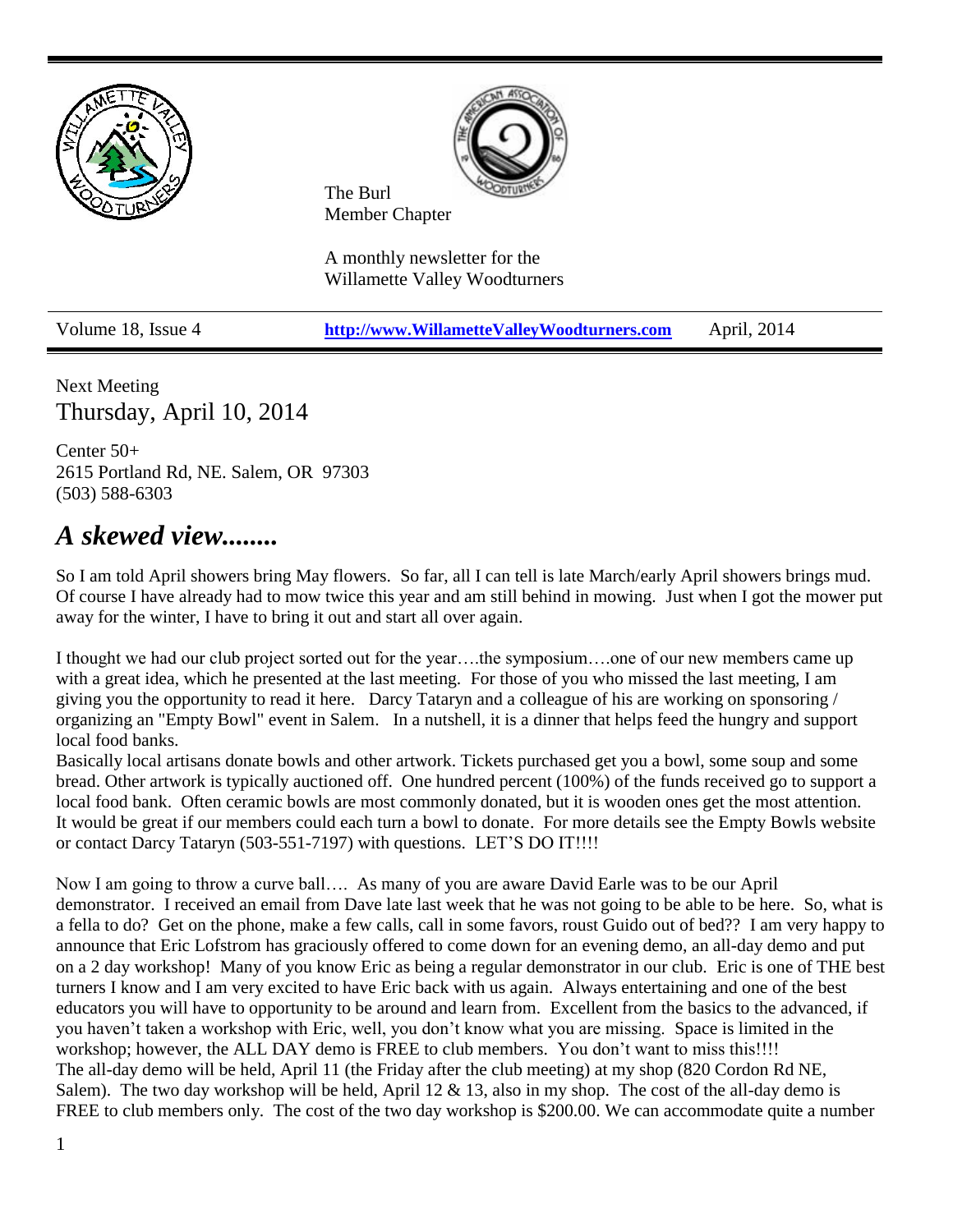of people for the all-day demo but for the workshop, space is limited to 7. So far we have 3 people signed up for the workshop. The workshop will cover end grain bowls with gilding and coloring, triple axis turning, and either square winged bowl and/or end grain boxes with friction fit lids. Of course, these are subject to time constraints and class requests.

I realize this is rather short notice, but I only found out last Friday that we needed another demonstrator. I think we are rather fortunate that we could get Eric at such short notice (it happens to be Spring break for Washington schools, Eric is a teacher), so let's please have a huge turnout for the all-day demo and workshop.

Now for some exciting news from Cascade Woodturners:

Mike Jackosky from California will be at their April 17th evening meeting at Franklin HS. He will do an allday demo Friday at Dale Larson's shop (5010 SE Regner Rd, Gresham), cost is \$30. Saturday will be an all-day hands on class on hollowing, also at Dale's. The price will be somewhat variable depending on how many sign up. It will be in the range of \$100-125.

Mike is one of the premier hollow form turners in the United States. He puts on a great demo. He has demonstrated at AAW many times and all around the country. His forms are very nice. He has developed a line of tools for hollowing. You can visit his website at http: [www.mikejackofsky.com.](http://www.mikejackofsky.com/) This should be a good show.

Time to head to the shop………I have to clean it for Eric's arrival! Anyone bored and have nothing to do? Call me!

Terry

# Club Business **Current & Upcoming Events**

### **April Demonstrator: Eric Lofstrom**

End Grain Boxes with Friction Lids April 10, 2014



I stumbled upon turning in October of 2001 at a woodworking store in Sumner, WA. Attending a free woodworking demonstration on turning pens and letter openers was all it took to hook my curiosity. Creating shavings on a lathe consumed my thoughts for the next few weeks as I wrapped my brain around how a finished piece could emerge from rough materials so quickly! After hearing all the details (several times), my wife pursued this spark of excitement and set my woodturning journey in motion with a mini lathe and tool set for Christmas.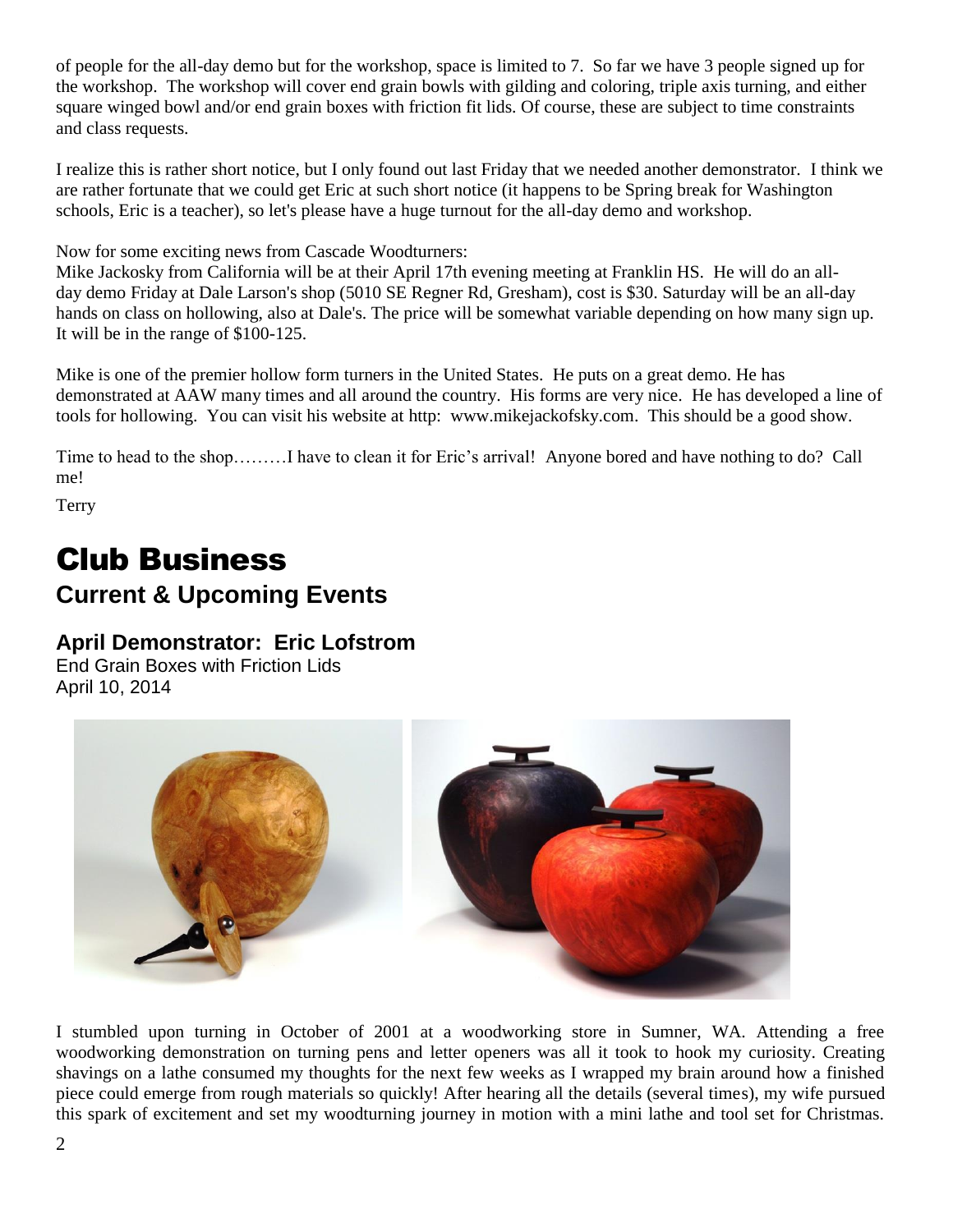Years later, my woodturning enthusiasm continues to grow. Like many turners, my woodturning adventures began with scraps of 2x4s and "factory sharpened" tools. Several startling catches in the first few projects quickly focused me on the why and how of creating curls instead of settling for sawdust. Gaining tool control and improving my technique became a personal quest. Whether creating a fitted lid box or multi-axis turning, a translucent or winged bowl, a hollow form or exploring surface embellishments, I enjoy projects which stretch my skills and creativity. In fall of 2002, I became a member of the South Puget Sound Chapter of the AAW and have served on the board of directors since 2005. I enjoy representing our club at woodworking shows and regularly mentor other turners at our monthly sawdust sessions. I began monthly demonstrations and teaching woodturning classes at local woodworking stores in 2006. The constant exposure to other turners continues to transform my awareness and understanding of turning fundamentals.

I am increasingly conscious of the importance tool control plays in creating pieces. I believe it is not only important to know which techniques work but also why they work. As a passionate teacher and wood turner, I hope to impact the world of woodturning by helping others build confidence in tool control and developing their own voice in woodturning!

#### **End grain Boxes- w/ Friction-Fit Lids**

This demonstration is designed to equip participants with basic skills to create functional but artistic projects using small end grain pieces of wood. In addition to learning basic spindle and end grain turning techniques, time will be spent exploring various jam chucking techniques used to mount pieces on the lathe for finish turning. Using basic turning tools, the demonstration will be devoted to turning small end grain boxes. Emphasis will be on tool control, form, and simple embellishments.

### **May Demonstrator: Jack Wayne**

**Platters** May 8, 2014



Jack has been active in the Seattle/Olympia area. He has taught classes in local schools in that region. There is a workshop planned for Sat., and/or Sun. View his website at <http://www.jackwayne.com/contact>

#### **Lumber to Legacy: Wood Artisans Needed.**

A Benefit for the City of Albany's White Oak Conservation and Restoration Effort: The city of Albany seeks to promote and raise money for its resource conservation efforts, in particular our Oregon White Oak Restoration Program. The purpose of the restoration program is to enhance existing oak habitat and to reestablish the species in publicly protected conservation areas through a strategic planting initiative and educational activities. The recent removal of 8 mature Oregon white oak trees from the site of a new development has inspired us to focus attention on the heritage of Albany's Oregon white oak (Quercus garryana) habitat. These 8 trees were remnants of the Hackleman Grove named in honor of Abner Hackleman, one of Albany's founding fathers. The Hacklemans settled on the edge of the grove in 1845. At that time several of the trees were already 100 years old. To raise money for white oak habitat restoration efforts, the Albany Parks & Recreation Department, in partnership with the Albany Tree Commission, is seeking wood artisans willing to work this historically precious wood into unique wood products and art for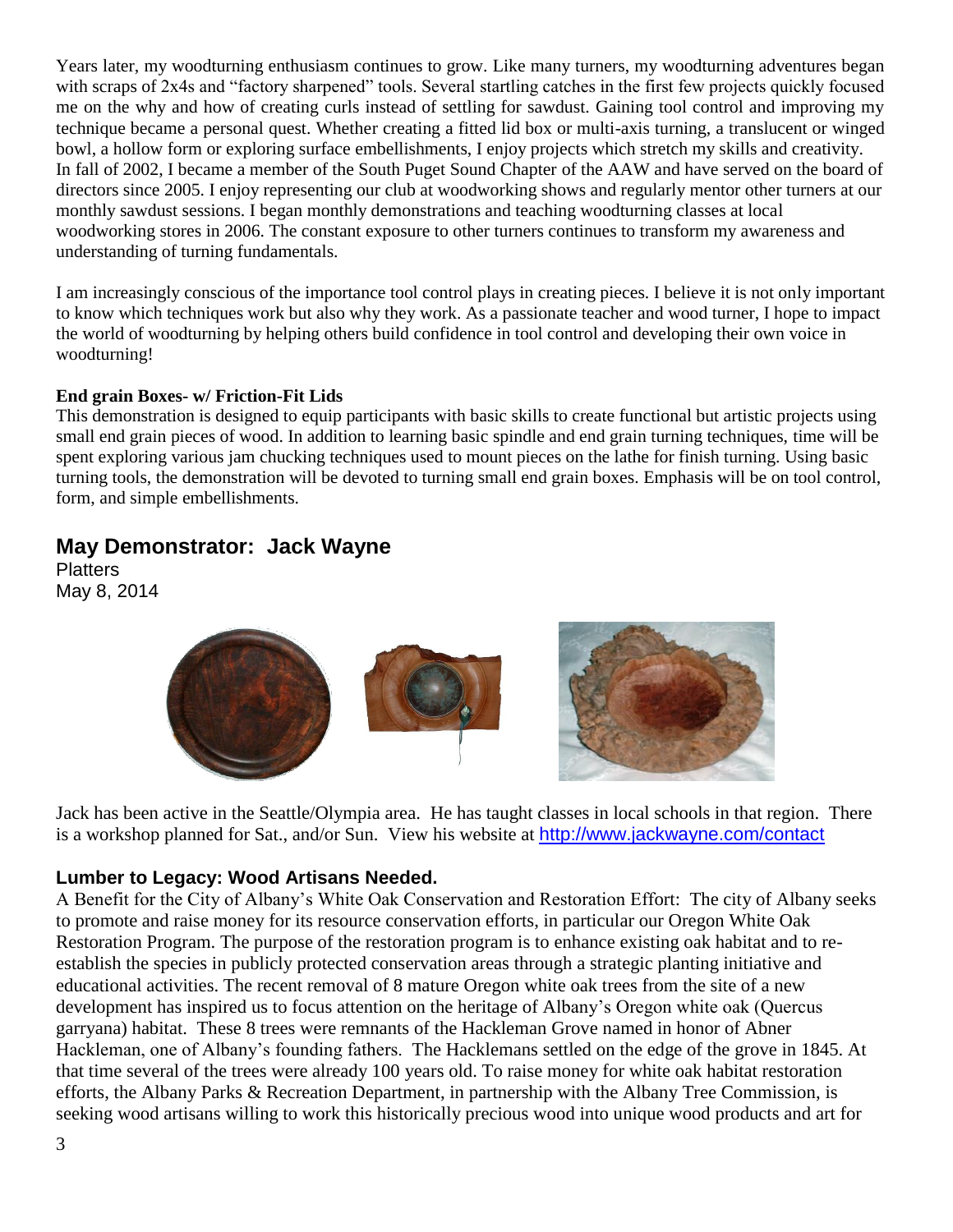auction or resale. Both kiln dried and green wood are available for turners. All proceeds from this community driven volunteer effort will be used to enhance existing Oregon white oak habitat and to re-establish the species in publicly protected conservation areas. Do you want to participate or just learn more? Contact Mark Azevedo of the Tree Commission at [AzevedoM@onid.orst.edu](mailto:AzevedoM@onid.orst.edu) or call 541 990-4574. Here is a link to an article on Lumber to Legacy: [http://democratherald.com/news/local/from-lumber-to-legacy/article\\_ce0e52b2-](http://democratherald.com/news/local/from-lumber-to-legacy/article_ce0e52b2-49cc-11e3-96ad-001a4bcf887a.html) [49cc-11e3-96ad-001a4bcf887a.html](http://democratherald.com/news/local/from-lumber-to-legacy/article_ce0e52b2-49cc-11e3-96ad-001a4bcf887a.html)

## Wood Sickness

Posted on [March 21, 2014](http://blogs.oregonstate.edu/treetopics/2014/03/21/wood-sickness/) by [withrowb](http://blogs.oregonstate.edu/treetopics/author/withrowb/)

By *Brad Withrow-Robinson, OSU Forestry & Natural Resources Extension – Benton, Linn & Polk Counties*

This blog often carries information about insect or disease problems emerging in local forests and woodlands. Today I will address a sensitive but common problem in the local woodland owner community, starting with the question: Do you or someone you know have an irrational attachment to wood? Behaviors such as holding back low value logs to saw into boards hoarded for undefined future projects may indicate an important condition you need to be aware of, wood sickness.

Common signs of the wood sickness are large accumulations of round or milled wood in a person's yard, shed, garage or barn. Excessive buildup of chain saws and other logging tools, portable mills, and all sorts of secondary wood working tools are often also evident. Symptoms experienced by suffers may include dry mouth, shallow breathing and irregular heartbeat when near burl wood, quarter-sawn oak or spalted wood. Quilted maple, figured walnut and live edges have been known to cause sweating and dizziness.

People suffering from wood sickness often imagine great future profit, but are generally reluctant to part with any of the gathered wood, leading to an ever-growing supply. Thus, many hours which these men (yes, a great majority are men) could spend in productive family interactions are spent accumulating wood, arranging piles of wood, rearranging piles of wood, trading wood and shaping pieces of wood into other forms. The most common conversion is from round to rectangular shapes which are more easily dried, arranged and rearranged. But the wood may also be formed into floors, furniture, bowls and other household objects in the belief that it will lead to validation and acceptance of the sufferer's activities. There is of course little evidence of this ever happening.

Left untreated this condition can become an all-consuming obsession that may lead to the substitution of many familiar metal or ceramic objects with wooden versions, among other things. Treatment options are quite limited, with no pharmaceutical treatments currently available. Rumor has it they are trying out support groups on Michigan's Upper Peninsula. In acute cases impacts on the family can be severe, leaving the "woodshop widows" with little recourse but to retreat to the comfort of spinning wheels and sewing machines and the consoling fiber arts.

This article is not meant to stigmatize those with the wood sickness, but to raise awareness and understanding of those with this affliction. It is not limited to but certainly correlated with woodland ownership, and the sufferers are commonly friends and family members just trying to lead normal lives while facing future years of retirement. We are deserving of compassion and understanding.

 *I thought I recognized several members of our club showing symptoms of this disease. Seek Help!!!!*

**Name Tags**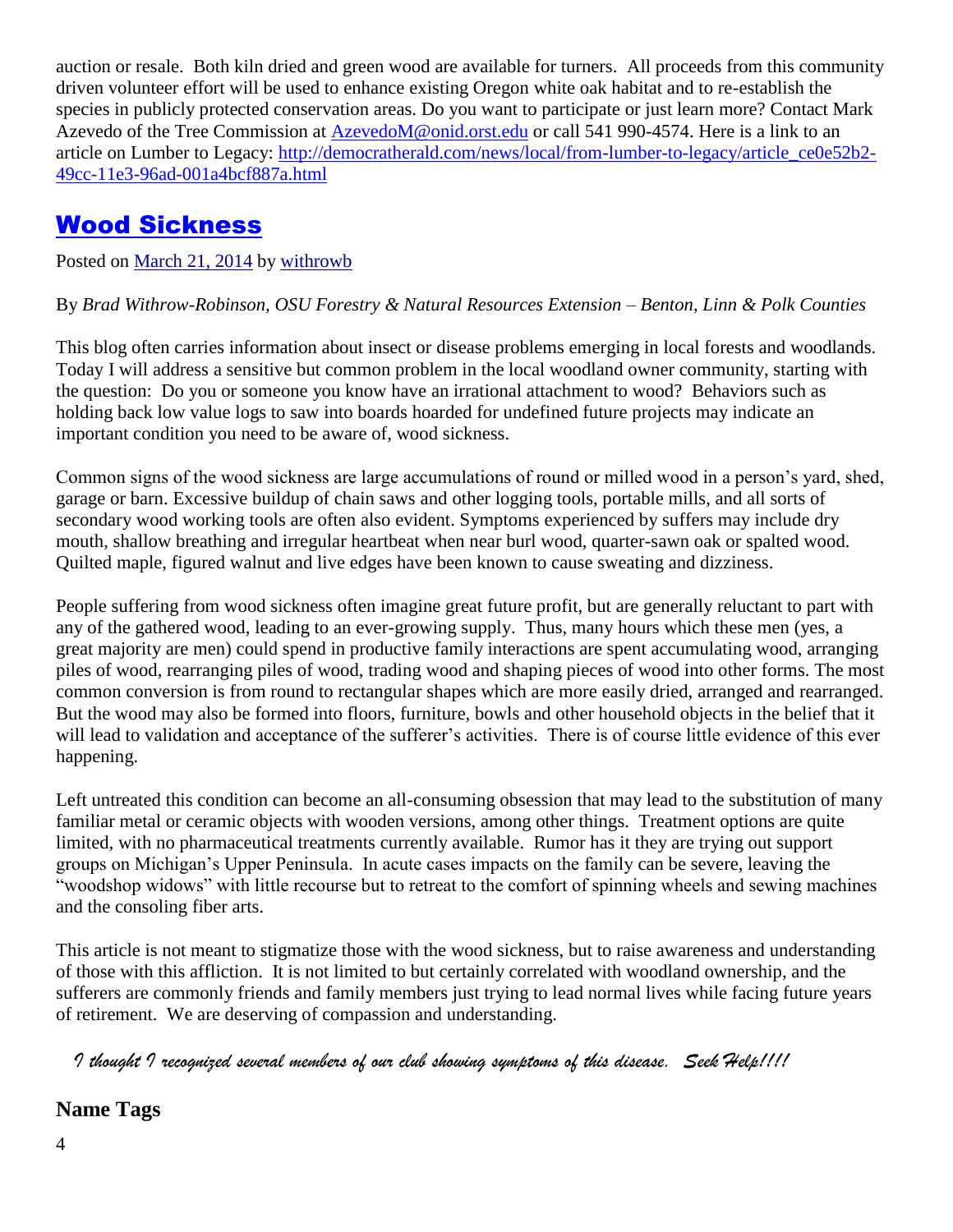The name tags for 2014 have been prepared for all HLM members and those who have paid their dues. If you were unable to pick up your tag at our last meeting please do so at the April meeting. If you are unable to find your name tag for please see Elling.

# Membership Rewards (sorry, available to club members only)

#### *Library*

A friendly reminder to members with books and /or videos checked out from the library. Please return them at this next meeting.

#### *Wood Gathering*

Sign-up sheets will be available to indicate your availability to help with wood gathering. Anyone who learns of a tree or log that is available to the club should notify Jerry Lelack (503 510-1577) or Bob Hutchinson (503 508-3279). The intent is to gather wood, process it to usable pieces, store it at the home of Terry Gerros', and then make it available to members. Terry can be reached at 503 580-5013.

-----------------------------------------------------

#### *From Terry Gerros*:

I am a distributor for Stick Fast CA glue, Sharpfast Sharpening systems, and the Holdfast vacuum chucking system. If you have an interest in these products, give me a call or send me an email for details.

**ITEMS FOR SALE....Contact Terry Gerros [\(gerrost@yahoo.com\)](mailto:gerrost@yahoo.com)** 

**50+ Bottle Stoppers.....Cone style or droplet style.............\$4.25 each or the whole lot for \$200.00 100.....Click style pen kits.......................................................\$2.50 each or the whole lot for \$200.00**

#### *Supplies*

The club purchases a few supplies in bulk and sells it to members at club cost. We routinely have superglue (\$5), black or brown superglue (\$10) accelerator (\$6) and Anchor Seal (\$10/gal). The club purchased a small supply of half round protractors (\$6) used to measure the angle ground on a tool, and depth gauge (\$5). Bob Quadros will have the resale items still available at the meeting. Please bring the correct change for the items you want.

#### **Club Member Discounts**

 From Jeff Zens: The club's Craft Supply order will be going out on **April 14th** if our order equals or exceeds \$1,000. Craft Supply gives us a 13% discount plus free shipping in all items, and occasional additional discounts on certain other items and quantity purchases. If you order from the sales items, you will receive the club discount in addition to the sale discount, making many items available at very attractive prices. When filling out the web site order form, please use the item number and complete item description from Craft Supply's web site. Do not use an old catalog item number, as these might not be current. Occasionally, Craft Supply is out of an item, and I'm notified that it is on back-order. I will assume that if an item is ordered, it's wanted as soon as it becomes available. If you do not want an item if it is back-ordered, make that comment in the "Notes" column on the club's order page on the web site. I work with Craft Supply to have back-ordered items shipped directly to the member's home address ad no additional cost. For this to work effectively, the entire order must be paid for when your in-stock items are picked up. While I'm not equipped to accept credit cards, cash or check are both fine.

Contact me with any questions at [jeffzens@custombuiltfurniture.com.](mailto:jeffzens@custombuiltfurniture.com.)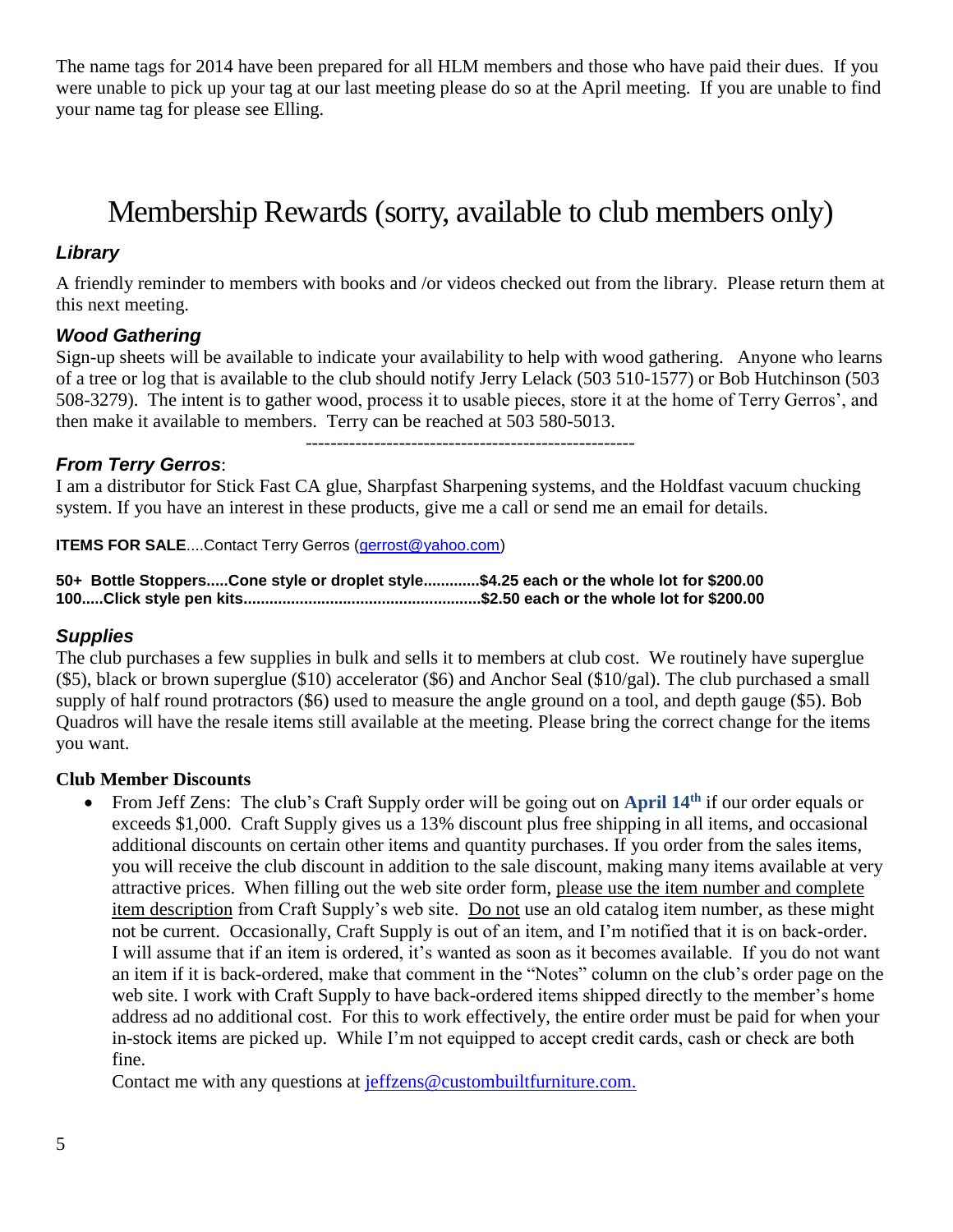- Club members are registered with Klingspor's Woodworking Shop at [www.woodworkingshop.com](http://www.woodworkingshop.com/) or 800-228-0000, they have your name and will give you a 10% discount.
- Hartville Tool will give club members a 20% discount for the next year and a 15% discount after that: [www.hartvilletool.com](http://www.hartvilletool.com/) or 800-345-2396
- If you show your club card at checkout time to the cashier at Woodcraft in Tigard they will give you a 10% discount (may not apply to some machinery).
- Exotic Wood is offering a discount of 15% off any orders placed at: [www.exoticwoodsusa.com](http://www.exoticwoodsusa.com/) . (This includes sale items and free shipping on orders over \$300). Use promo code ewusaAAW
- Gilmer Wood now offers our club a 10% discount on purchases made there. If you haven't been to Gilmers, it is well worth the trip to Portland, if only to make your mouth water and make you cry if you leave empty handed.
- North Wood Figured Wood can be viewed at North Woods Figured Wood. Here's our website [www.nwfiguredwoods.com](http://www.nwfiguredwoods.com/) . Please take a look! We're happy to offer you our courtesy 15% discount. Anyone from our club can simply type in "WOODTURNERS" at check out to receive the sale price. No minimum purchase. We've got beautiful Big Leaf Maple, Black Locust, Madronne, White Oak, Ash, Elm and Yew.....turning blanks, slabs, burls and lumber.

#### Club happenings in our area

(Please visit the club's website listed below for additional information)

Northwest Woodturners (Beaverton, OR) <http://www.northwestwoodturners.com/> Meet first Thursday at Franklin High School

Cascade Woodturners (Portland, OR) <http://www.cascadewoodturners.com/> Meet Third Thursday at Franklin High School

Beaver State Woodturners (Eugene, OR) <http://www.beaverstatewoodturners.com/> Meet fourth Thursday at Woodcraft

Southwest Washington Woodturners (Vancouver, WA) Dan Baker (President), email: [ridgewoodworks@aol.com](mailto:ridgewoodworks@aol.com) Meet fourth Wednesday at the Friends of the Carpenter's Center